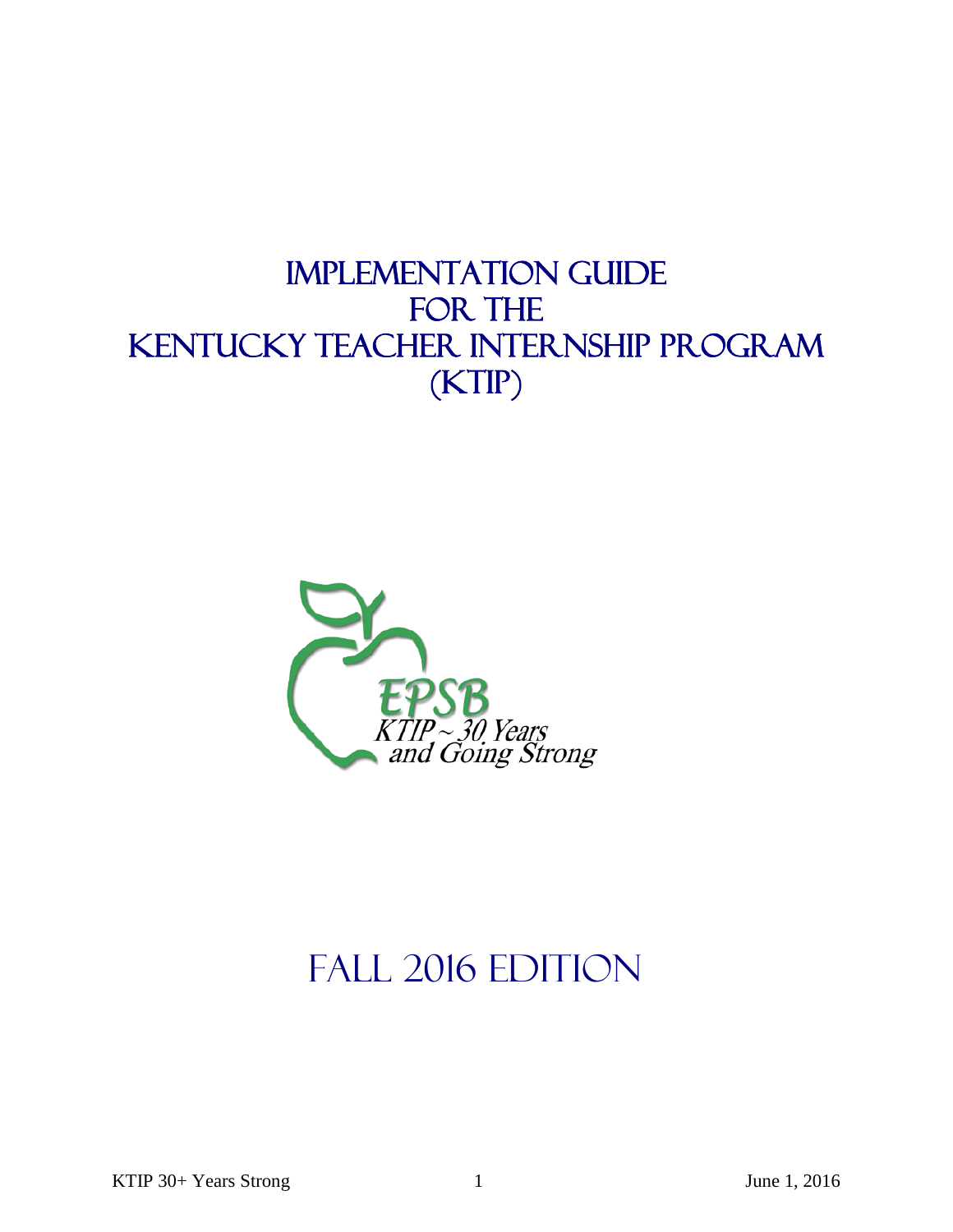## **TABLE OF CONTENTS**

| <b>Requirements for Time in KTIP</b>                                                               | 3               |
|----------------------------------------------------------------------------------------------------|-----------------|
| <b>Enrolling in KTIP</b><br><b>District KTIP Coordinator</b><br><b>KTIP University Coordinator</b> | 5               |
| <b>KTIP Committee and Responsibilities and Qualifications</b>                                      |                 |
| <b>Individual Member Roles</b><br><b>KTIP Principal</b>                                            | $\overline{7}$  |
| <b>KTIP Resource Teacher</b>                                                                       | 8               |
| <b>KTIP Teacher Educator</b>                                                                       | 10 <sup>°</sup> |
| Intern                                                                                             | 10 <sup>°</sup> |
| <b>KTIP Committee Responsibilities</b>                                                             |                 |
| <b>Orientation Committee Meeting</b>                                                               | 12 <sup>2</sup> |
| <b>Cycles 1 and 2 Committee Meetings</b>                                                           | 12              |
| <b>Cycle 3 Committee Meeting</b>                                                                   | 13              |
| <b>Optional Cycle 4 Committee Meeting</b>                                                          | 13              |
| <b>KTIP Committee Procedures</b>                                                                   | 14              |
| <b>Electronic Documents for Recording Progress</b>                                                 |                 |
| Record of Teacher Internship Year (RTIY)                                                           | 15              |
| Resource Teacher Time Sheet (RTT)<br>Intern Performance Record (IPR)                               | 15              |
|                                                                                                    |                 |
| <b>Procedures for Alternative Schools</b>                                                          | 17              |
| <b>Internship Resignations/Leave</b><br><b>Appeals</b>                                             | 17<br>18        |
| <b>KTIP Calendar/Important Dates</b>                                                               | 20              |
| <b>Links to Statutes and Regulations</b>                                                           | 21              |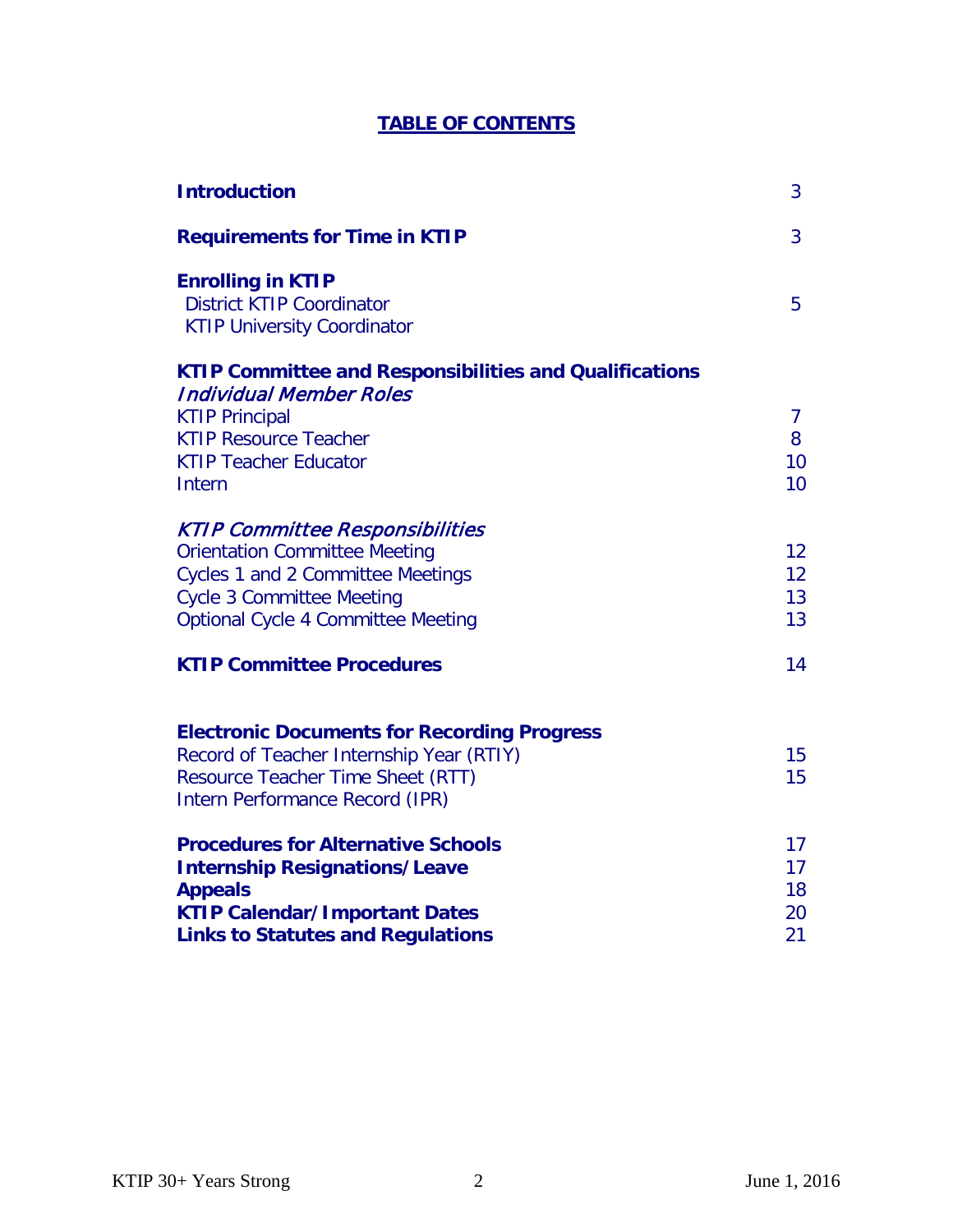## **INTRODUCTION**

Since 1985, the Kentucky Teacher Internship Program (KTIP) has made significant contributions to the quality of teaching in Kentucky's classrooms. Recognizing the importance of providing support to new teachers, Kentucky has a long history of facilitating the induction of new professionals and establishing a culture of continuous growth for the profession.

The KTIP is a one-year internship program required of all new in-state teachers and out-of-state teachers with less than two years of successful teaching experience who are seeking initial certification in Kentucky. Upon successful completion, the intern receives credit for one (1) year experience toward retirement. The intern receives full benefits during the internship. The agency that governs the Kentucky Teacher Internship Program is:

> The Education Professional Standards Board Division of Internship and Assessment 100 Airport Road, 3<sup>rd</sup> Floor Frankfort, Kentucky 40601 http://www.epsb.ky.gov Phone: 502-564-4606 or Toll Free at 888-598-7667 Fax: 502-564-9484

## **Requirements for Time in the Internship**

As cited in 16 KAR 7:010 Section 4:

The one year internship shall be completed during one of the following:

- No less than 140 instructional days of employment in a certified position in the intern's area of certification for which the intern receives compensation during one (1) school year; or
- Two semesters totaling at least 140 instructional days of employment in a certified position in the intern's area of certification for which the intern receives compensation in two consecutive school years.

The internship shall be established for each intern whose initial employment begins at any time during the school term except if the date of employment does not allow for completion of at least 70 instructional days of employment during the school year.

• If the period of employment is less than seventy (70) instructional days in a school year, the local school district shall declare an emergency as provided in KRS 161.100, authorizing the superintendent to request an emergency teaching certificate.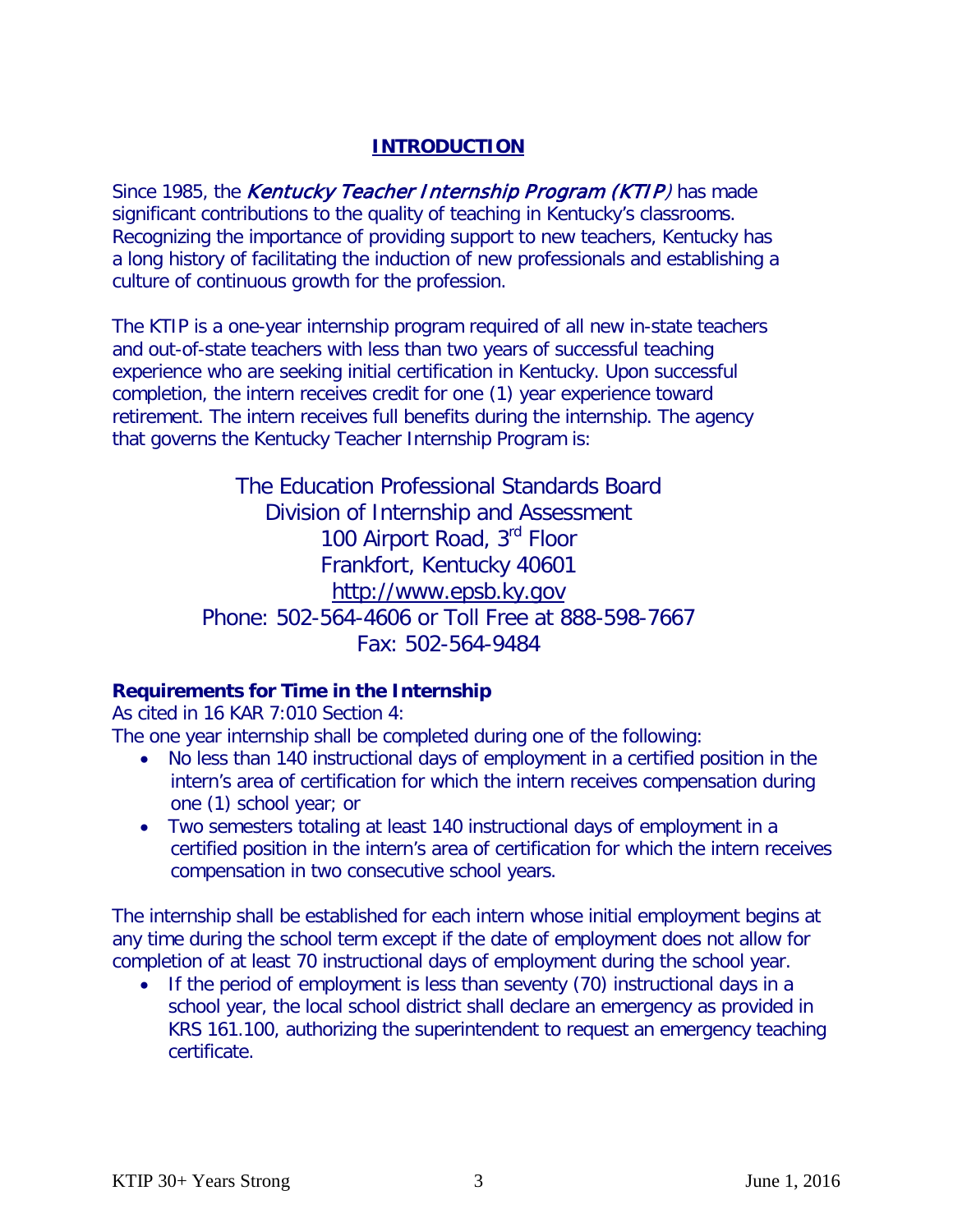• The employing school district shall be responsible for providing assistance and supervision to the new teacher during the period of employment under an emergency certificate.

An intern may participate in an internship if the intern is teaching at least on a half-time basis. "Half-time basis" means teaching fifteen (15) hours per week in the intern's area of certification. The intern must also be able to complete 140 instructional days.

## **Instructional day means a day that:**

- The intern is performing regular teaching responsibilities in an instructional setting, or is completing professional development for compensation from the district or employing school; and
- Does not include annual leave, sick leave, or other authorized or unauthorized leave time.

As cited in KRS 156.160, all Kentucky schools must be accredited by a regional or national accrediting association. At-home services are not suitable for internships and not accepted by the EPSB.

**Note: Although successful completion of the internship certifies the intern to teach in Kentucky schools, it does not guarantee employment.**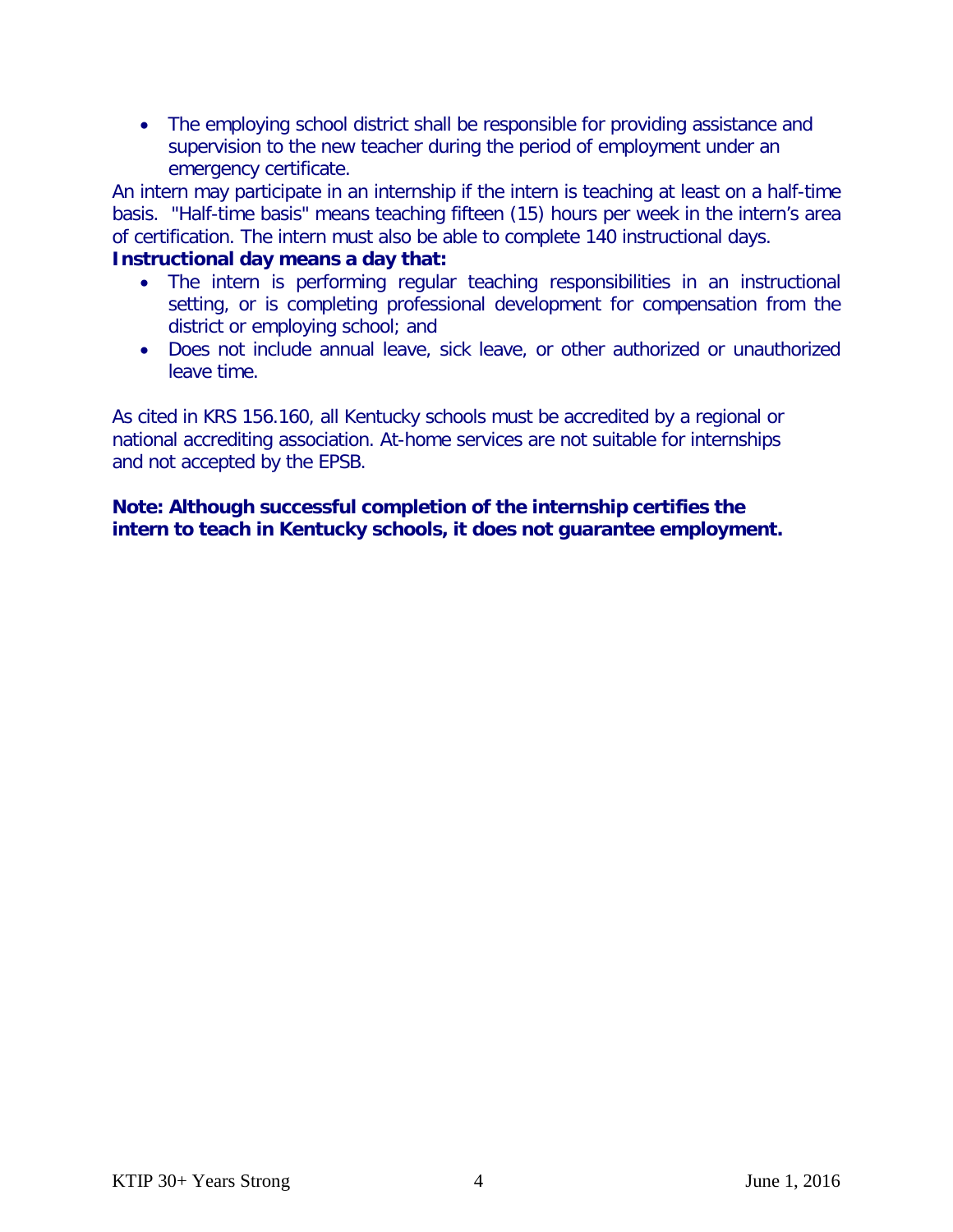## **ENROLLING IN KTIP**

Unless a person is participating in an alternative certification program, a prospective intern shall receive a *Statement of Eligibility (SOE)* from the Division of Certification and present it to the employing school district, accredited non-public school, or area technology center in order to become an intern in KTIP. Upon receipt of the SOE, the District KTIP Coordinator will complete and submit the *Confirmation of Employment (COE)*, in electronic form or in hard copy if the electronic submission system is unavailable.

In cases where higher education students are enrolled in an alternative certification program, the prospective intern shall receive a Temporary Provisional Certificate (TP) issued by the Division of Certification upon notification by the university. The college or university offering the program shall send a letter to the employing school district, accredited non-public school, or area technology center stating that the prospective intern has completed all courses required by the college or university to participate in KTIP and that the prospective intern has successfully completed all assessments required by EPSB. Upon receipt of this letter, which acts in place of an SOE, the District KTIP Coordinator will complete and submit an electronic COE and forward a copy of the letter to EPSB.

NOTE:After the Division of Internship and Assessment has approved the COE, the Division of Certification will issue a one-year Provisional Internship Certificate to the intern.

#### **KTIP District Coordinator**

The KTIP District Coordinator is the primary contact person for school personnel regarding matters associated with KTIP.

## **The responsibilities of the KTIP District Coordinator include the following:**

#### **Training**

- Ensure KTIP training for building principals and resource teachers is up to date.
- Provide information to interns, principals, resource teachers, and district staff by communicating EPSB policies as well as KTIP procedures and deadlines.

#### **Recruiting/Assignments**

- Recruit resource teachers to provide an adequate pool within each content area and grade level in each school.
- Assist principals in the assignment of resource teachers in the event of resource teacher shortages.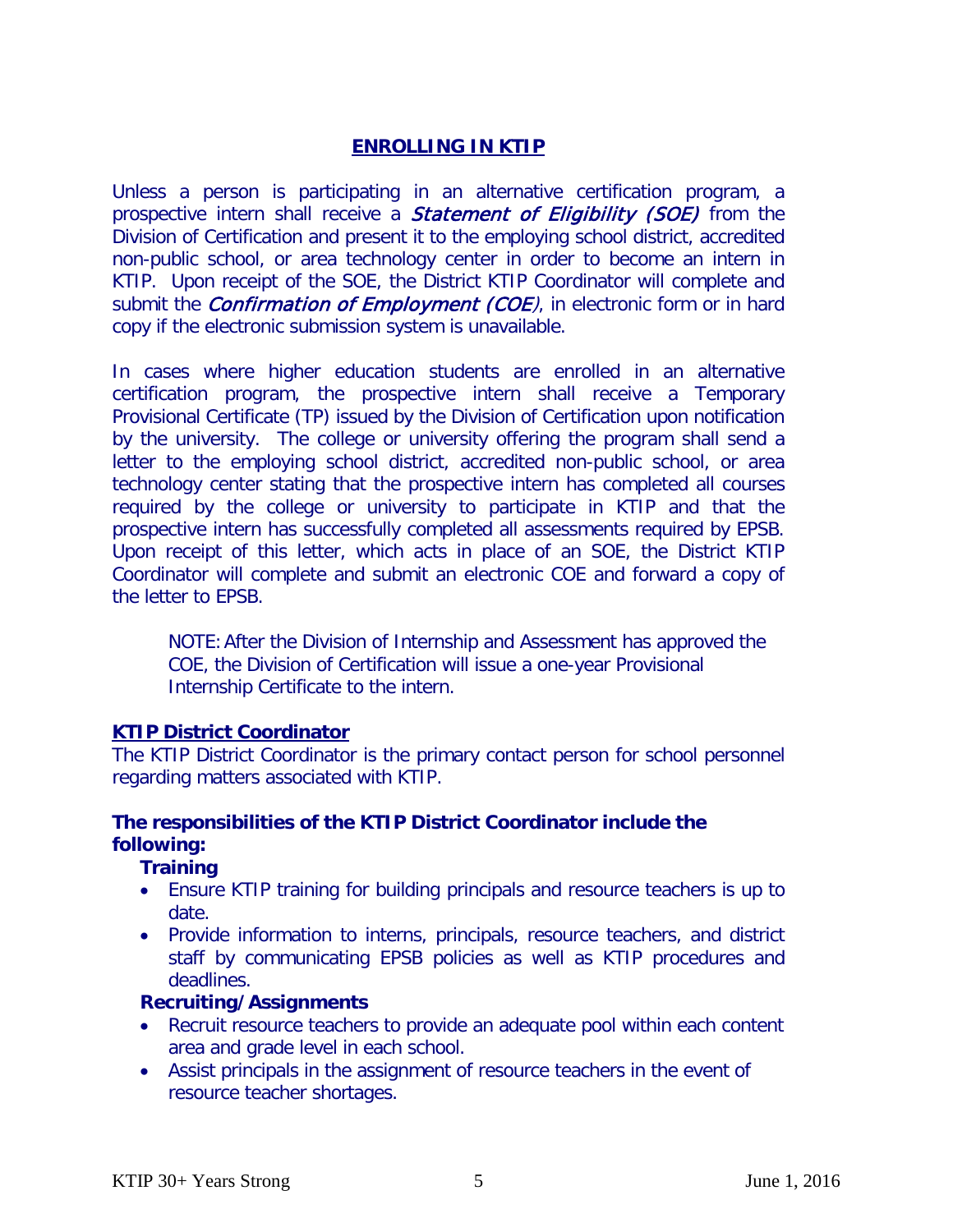## **Collaborating**

- Notify the KTIP University Coordinator of district KTIP training needs.
- Direct questions and concerns regarding KTIP training, materials, and teacher educator assignments to the KTIP University Coordinator.
- Direct questions concerning KTIP administrative policies and procedures to the Division of Internship and Assessment.

#### **Submitting Forms to EPSB:**

**ALL** forms required for KTIP shall be **submitted electronically** in the Intern Management System (IMS), except the Intern Performance Record (IPR). The following tasks shall be completed for each intern:

- Submission of the Confirmation of Employment (COE);
- Review and submission of the Resource Teacher Time Sheet (RTT);
- Submission of the Interim Report (if appropriate);
- Review and submission of the completed Record of Teacher Internship Year (RTIY);
- Inform the successful intern that he/she shall apply for a Professional Certificate by submitting a payment of \$35.00 through ePay or by sending a certified check or money order payable to: Kentucky State Treasurer c/o Division of Certification. Payments should be sent to the address in the Introduction Section of this Guide. If the intern had a TP, a CA-1 application shall be submitted along with the \$50 fee.
- Communicate the appeal process for unsuccessful interns and provide documentation requirements for committee members.
- Mail all unsuccessful interns' original KTIP documents, including the intern's videotape/DVD, if produced, a school calendar, and the intern's Sources of Evidence to the Division of Internship and Assessment at the address in the Introduction Section of this guide.

#### **[KTIP University Coordinator](http://www.epsb.ky.gov/documents/KTIP_KPIP/ktip/UniversityCoordinatorsInformation.pdf)**

The KTIP University Coordinators manage the matching and assignment of teacher educators (TEs) to KTIP Committees.

#### **The responsibilities of the KTIP University Coordinator include the following:**

- Assigning teacher educators.
- Coordinating and providing face-to-face KTIP training for teacher educators, principals, and resource teachers who will serve on KTIP Committees.
- Ensuring that school districts, accredited non-public schools, or area technology centers employing interns in an alternative certification program receive a university letter stating the prospective interns have completed the appropriate coursework and are ready to begin their internships.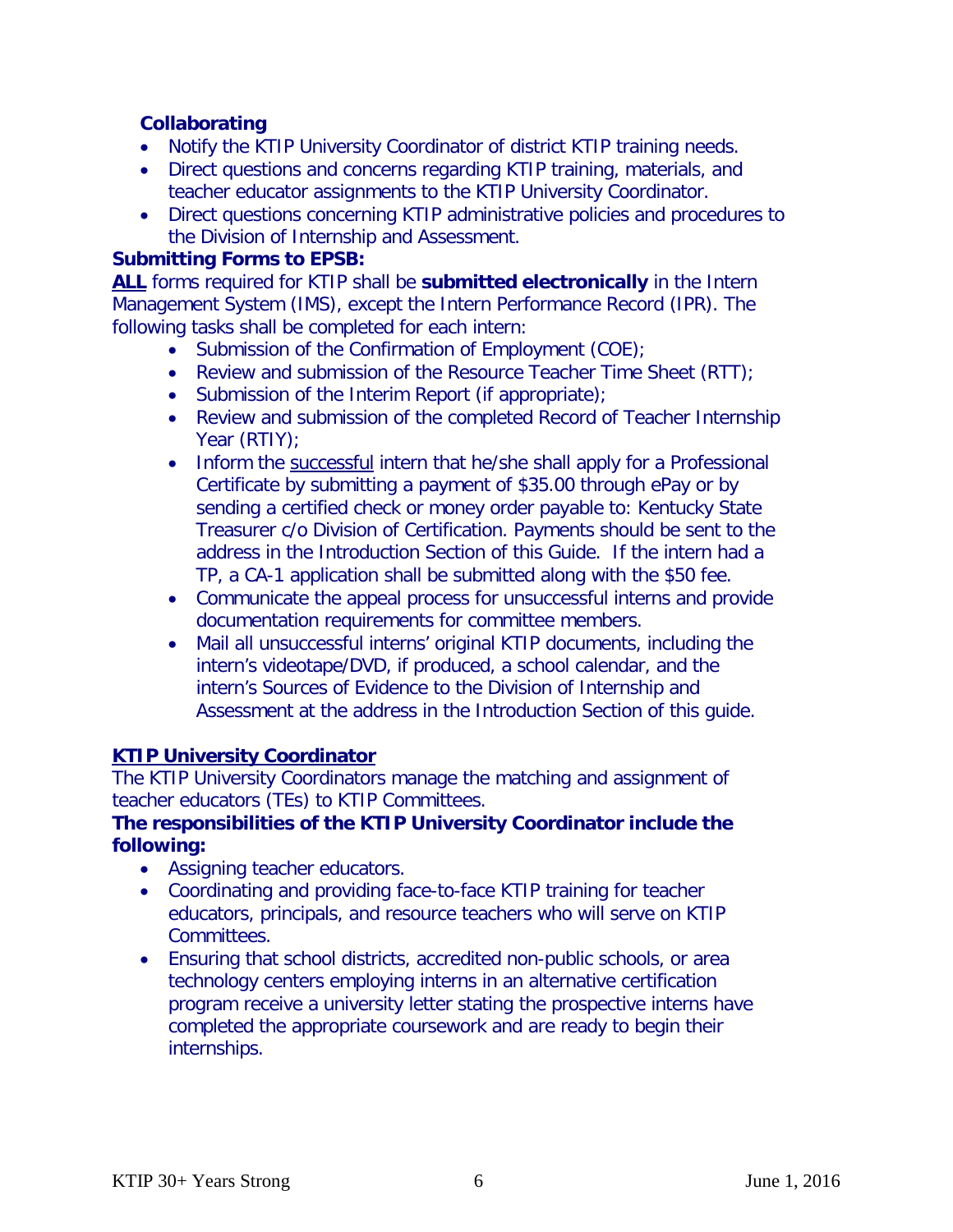## **KTIP COMMITTEE RESPONSIBILITIES &QUALIFICATIONS**

Interns shall be assigned a KTIP Committee. The committee will consist of the principal (PR), a resource teacher (RT), and a teacher educator (TE).

All KTIP Committee members shall complete current KTIP training prior to serving on a KTIP Committee. KTIP training is also recommended for the District KTIP Coordinator as it promotes a better understanding of the internship program and prepares the coordinator to address questions and concerns regarding KTIP within the district or nonpublic school.

The KTIP Committee training may be approved for up to 6 hours of professional development credit toward the continuing education requirements for resource teachers and Effective Instructional Leadership Act (EILA) credit for administrators.

#### **KTIP Principal**

#### **The responsibilities of the principal are to**:

- Serve as the chair of the KTIP Committee.
- Ensure all program policies and procedures are followed correctly as stated in 16 KAR 7:010.
- Attend all committee meetings.
- Schedule all committee meetings.
- Enter observation scores on the RTIY for each cycle.
- Complete committee recommendation for strengths and growth needs on the RTIY.
- Enter committee scores at the Cycle 3 committee meeting.
- Sign all required reports electronically on the RTIY.
- Monitor in and out-of-class time the resource teacher spends with the intern.
- Review, sign, and submit the electronic RTT to the District KTIP Coordinator.
- Conduct a lesson plan review prior to each observation.
- Make three one-hour or one class period observation visits to the intern's classroom and conduct a post-observation conference with the intern.
- Report progress observed and concerns to the KTIP Committee at the scheduled committee meetings.

#### **The Principal shall have the following qualifications:**

• The chair of the KTIP Committee is the principal of the school in which the intern is employed.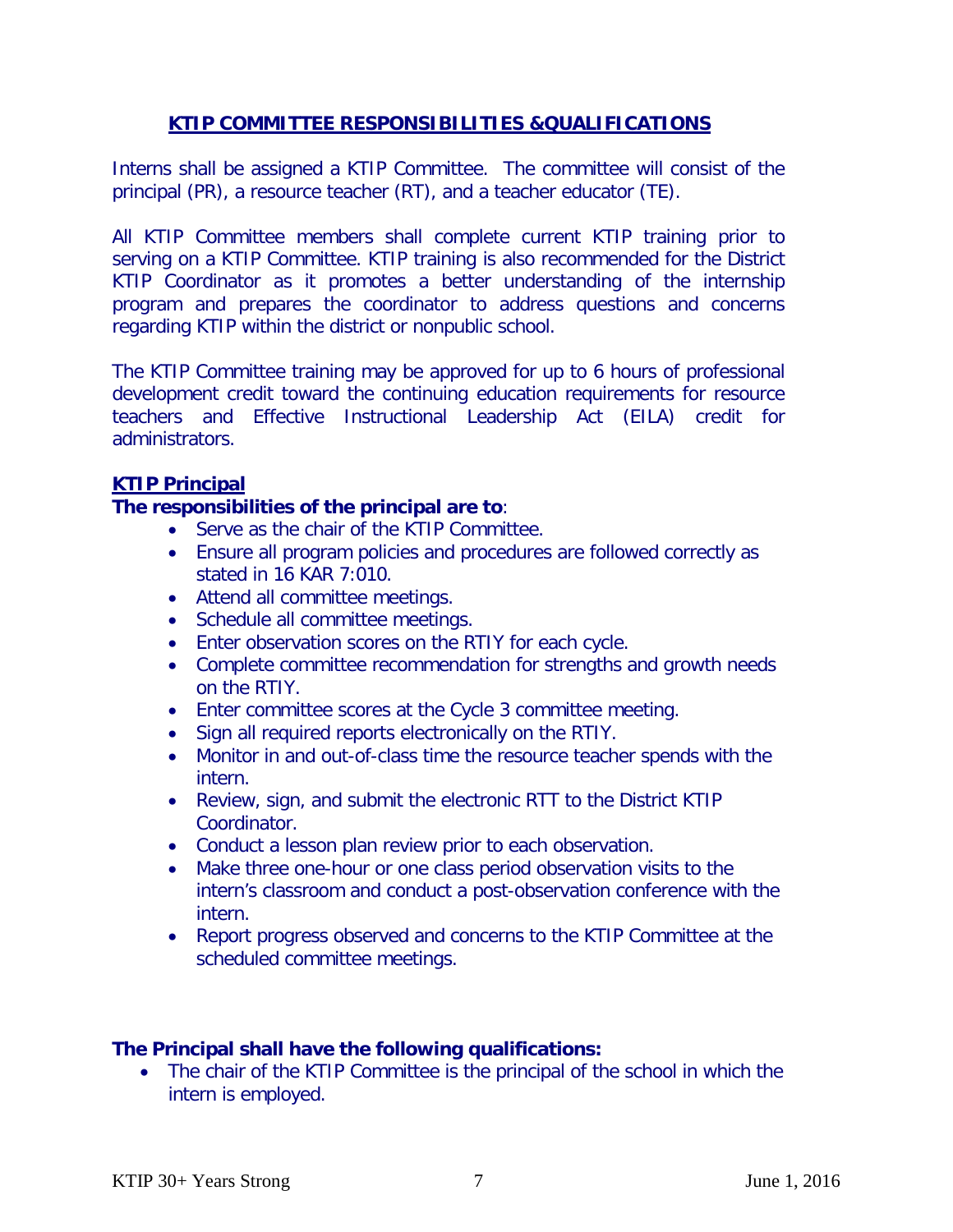- The chair of a KTIP Committee in a **preschool** that is not assigned a principal shall be filled by a person holding principal credentials. This person may be the head leader or director of the preschool. This chair shall participate in KTIP Training **and** Interdisciplinary Early Childhood Education (IECE) training if working with IECE interns.
- The chair of a KTIP Committee in a **private school** that is not assigned a principal shall be filled by the head leader of the school regardless of the head leader's credentials.

If a **public alternative school** is not assigned a certified principal, then internship programs cannot be conducted in the school.

## **KTIP Resource Teacher (RT)**

The RT is the person who works most closely with the intern. **The responsibilities of the RT are to:** 

- Serve as the primary mentor in the intern's growth process.
- Assist by mentoring the intern through the Sources of Evidence.
- Conduct a lesson plan review prior to each observation.
- Make three one-hour or one class period observation visits to the intern's classroom and conduct a post-observation conference with the intern.
- Attend all committee meetings.
- Enter observation scores on the RTIY for each cycle.
- Complete 50 hours of out-of-class (**currently due to budget constraints only 40 out of class hours are required**) consultation with the intern. See page 9 for examples of unacceptable activities.
- Complete a minimum of 20 in-class hours observing the intern in a classroom setting and/or providing immediate post-observation feedback/collaboration during school hours.
- Enter in- and out-of-class activities on the electronic RTT.
- Sign and submit the RTT electronically.
- Sign all Cycle Reports electronically on the RTIY.
- Report progress observed and concerns to the KTIP Committee at the scheduled committee meetings.

#### **The resource teacher shall have the following qualifications:**

- Completion of at least 4 years of successful teaching experience as confirmed by his or her immediate supervisor or by having achieved tenure; and
- Master's Degree or its equivalent.

As KRS 161.030 implies, a RT on a KTIP Committee shall be a practicing teacher with an assigned student population in a classroom. In addition to classroom teachers, this includes any teachers who meet the above qualifications and are serving as a full-time substitute teacher or a full-time content or grade level RT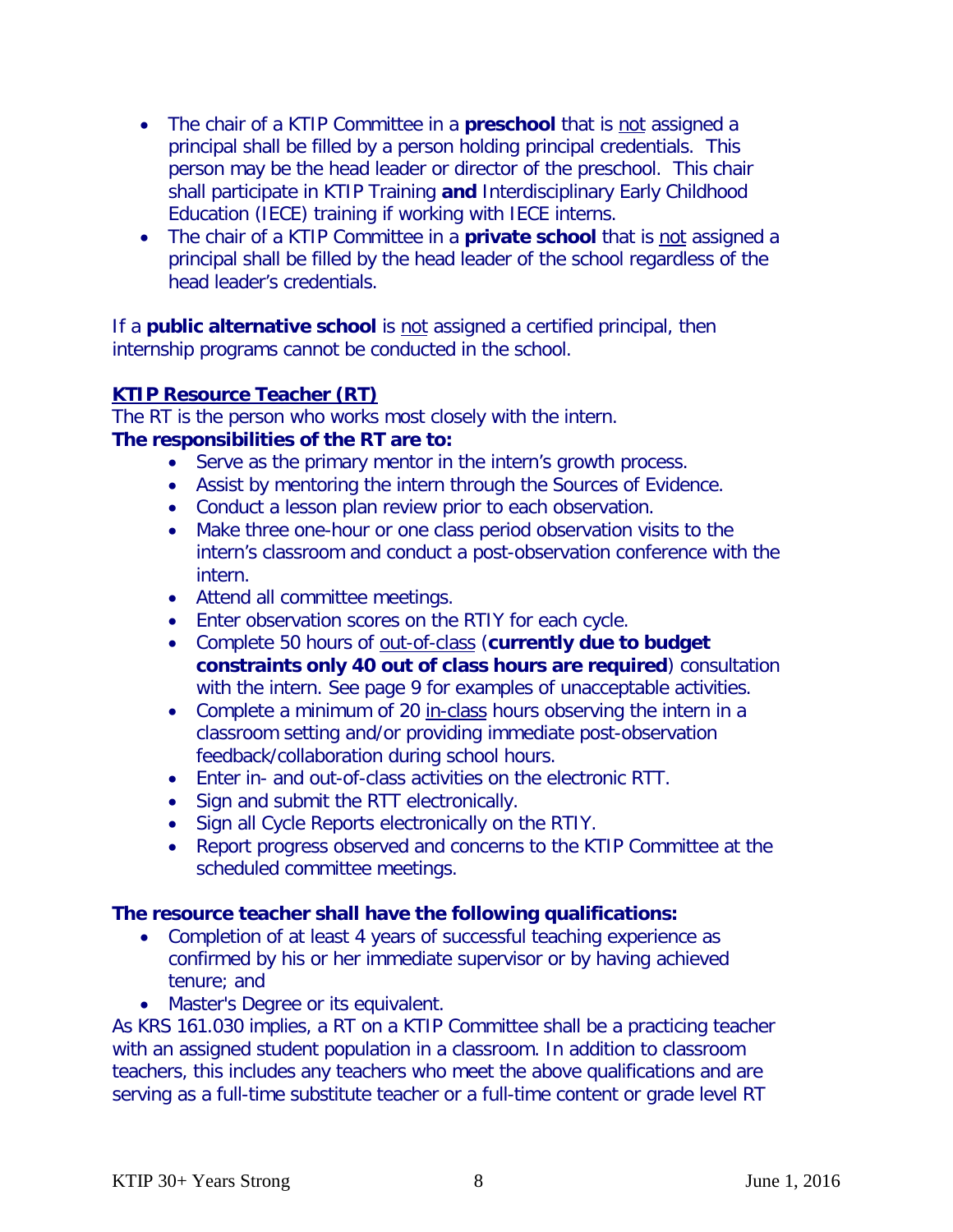for a particular school. If all the above qualifications are met and they are employed on a daily wage threshold, retired teachers may serve as RTs. Note: Information regarding any effect on retirement benefits shall be sought from the KTRS.

In assigning an RT, priority shall be given to RTs in the following order (**except when assigning an RT to an intern pursuing initial certification as a baccalaureate level teacher of exceptional children/communication)**:

- 1. Teachers with the same certification in the same school;
- 2. Teachers with the same certification in the same district;
- 3. Teachers in the same school;
- 4. Teachers in the same district; and,
- 5. Teachers in an adjacent school district.

The RT for an individual pursuing initial certification as a baccalaureate level teacher of **exceptional children/communication disorders** shall be a master's level teacher of exceptional children/communication disorders, if one is available. If a master's level teacher of exceptional children/communication disorders is not available, the EPSB may allow a licensed speech-language pathologist to serve on the KTIP Committee in lieu of a resource teacher.

As in the past, if the RT has been trained to serve on a KTIP Committee, he/she may begin mentoring activities with the intern upon appointment if the intern is employed and has a valid SOE or TP in the area for his/her internship. No formal observation may occur before the orientation meeting, which shall be attended by all three committee members (the principal, the resource teacher, and the teacher educator).

PLEASE NOTE: Payment to the RT for out-of-class hours spent *prior* to the approval of the Confirmation of Employment by the Division of Internship and Assessment (which means a full committee assignment) is not guaranteed.

#### **Unacceptable out-of-class activities are:**

- Attend faculty meetings with the intern.
- Attend Professional Development seminars.
- Attend SBDM Council meetings with the intern.
- Attend the KTIP Committee meetings.
- Shop for class materials with the intern.
- Attend a conference with the intern.
- Attend or observe intern during Professional Involvement activities.

## **Resource Teacher Stipend:**

A stipend will be paid to the RT for the completion of 50 approvable out-of-class mentoring hours (**currently due to budget constraints only 40 hours are required**) for the internship year. The stipend is dependent on funds allocated by the General Assembly for this service and may vary from year to year. The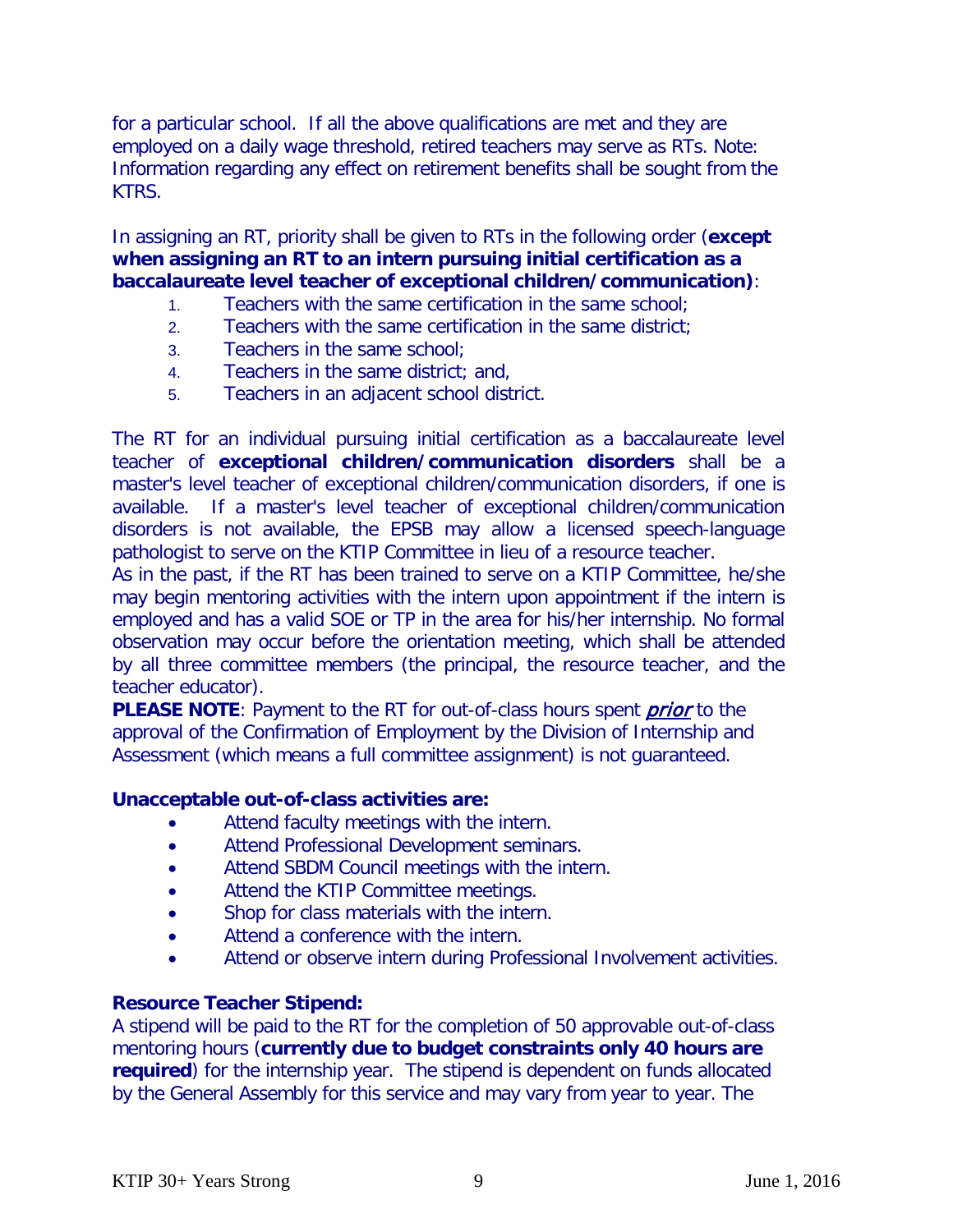stipend will be disbursed in accordance with  $KRS$  161.030(6)(f) and 16 KAR [7:010.](http://www.lrc.state.ky.us/kar/016/007/010.htm) For those RTs working in a public school, the frequency of the disbursement shall be at the discretion of the district.

Electronic submissions of full-year and spring time sheets are due to the Division of Internship and Assessment on or before May 1. Electronic submissions of fall (August-December) time sheets are due on or before December 20. Failure to submit time sheets on or before their due dates may result in the loss of RT stipend.

## **KTIP Teacher Educator (TE)**

The TE serves as the college or university representative.

## **The responsibilities of the TE are to:**

- Help the intern access research instructional theory, techniques, and literature.
- Enter observation scores on the RTIY for each cycle.
- Conduct a lesson plan review prior to each observation.
- Attend all committee meetings.
- Make three one-hour or one class period observation visits to the intern's classroom and conduct a post-observation conference with the intern.
- Report progress observed and concerns to the KTIP Committee at the scheduled committee meetings.
- Sign all Cycle Reports electronically on the RTIY.

## **Intern**

The intern serves as the focal point of the KTIP Committee's work. The intern shall complete all program requirements as outlined in the administrative regulation, [16 KAR 7:010,](http://www.lrc.ky.gov/kar/016/007/010.htm) Section 2, under the supervision of the KTIP committee.

## **The responsibilities of the intern are to:**

- Provide the employer with the SOE or TP.
- Spend the required 20 in-class hours with the RT.
- Spend the required 50 out-of-class hours (**currently due to budget constraints only 40 out of class hours are required**) with the RT.
- Check the status of electronic signatures on forms in the IMS and, if needed, contact the District KTIP Coordinator to follow up on signatures.
- Attend all committee meetings.
- Prepare for three official one-hour or one class period observations by each committee member during the year by submitting a written lesson plan to the observer in a timely fashion before each visit.
- Participate in post-observation conferences with individual committee members in conjunction with each observation visit.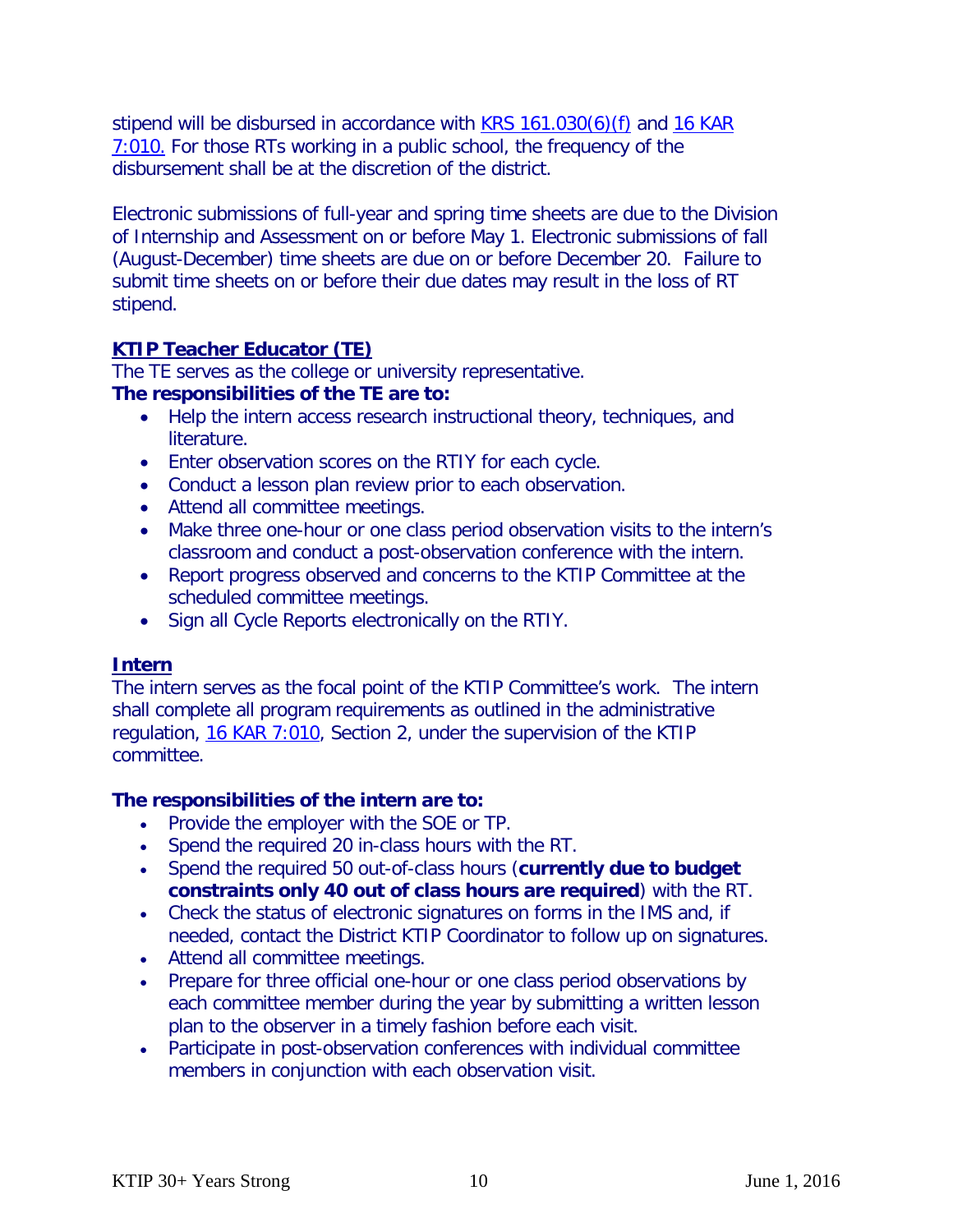- Develop Sources of Evidence for review and presentation at each committee meeting.
- Develop the Professional Growth Plan (PGP) with the assistance of the RT and present it to the committee members for their review and approval.
- Participate in each of the four committee meetings as scheduled by the principal.
- Sign all Cycle Reports electronically on the RTIY.
- Sign the RTT electronically.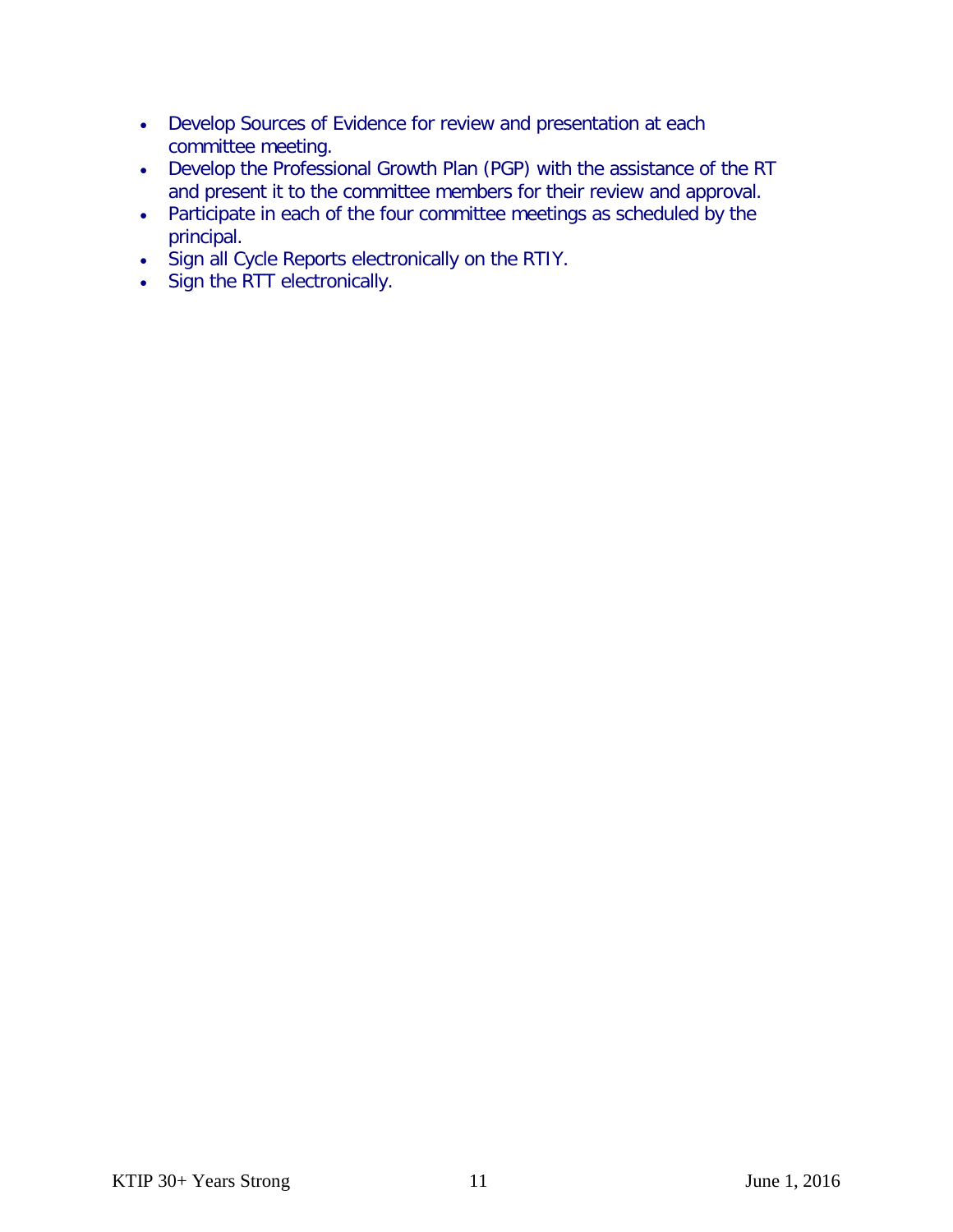#### **KTIP COMMITTEE MEETING RESPONSIBILITIES**

It is important that committee responsibilities be carried out according to mandated timelines for mentoring, conducting assessments, following established procedures, completing forms, and submitting reports.

Careful, timely record keeping is required in order to demonstrate that the committee has consistently advised the intern about progress toward meeting requirements for certification as outlined by [16 KAR 7:010.](http://www.lrc.state.ky.us/kar/016/007/010.htm)

Cycle 1 timeframe: 1-60 instructional days after the Orientation Meeting Cycle 2 timeframe: 61-110 instructional days after the Orientation Meeting Cycle 3 timeframe: 111-last instructional day of school after the Orientation **Meeting** 

#### **Orientation Committee Meeting**

The orientation meeting (held prior to any formal classroom observations of the intern) provides an opportunity for the principal to ensure that the intern and all committee members are informed about program policies and procedures prior to Cycle 1 observations.

#### **Cycle 1 and 2 Committee Meetings**

During the Cycle 1 and 2 Committee Meetings, the KTIP Committee meets first **without** the Intern to accomplish the following:

- Discuss the scoring and supporting evidence of each component to reach consensus on the intern's strengths and priority areas for professional growth.
- Record the identified strengths and priority areas for professional growth on the RTIY.
- Review the intern's PGP.
- Review the status and appropriateness of the resource teacher's in- and out-of-class mentoring of the intern.

The committee meets **with** the Intern to do the following:

- Discuss scores and the supporting evidence for the Kentucky Framework for Teaching components focusing on the intern's strengths and priority areas for growth.
- Reconcile the strengths and priority areas identified by the committee with those identified by the intern on the PGP to agree on the intern's professional growth activities for Cycles 2 and 3, as well as the assistance and documentation needed for these activities.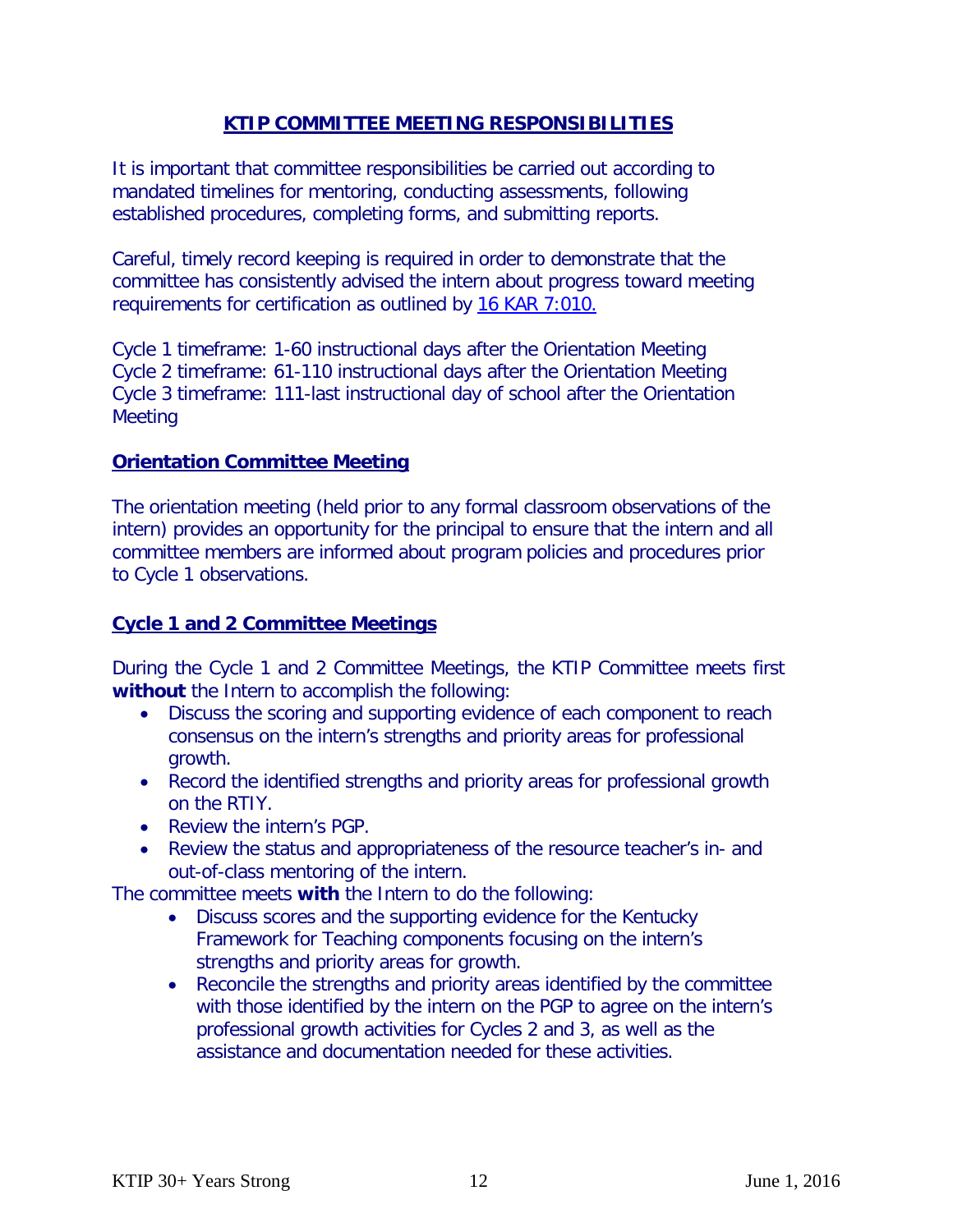#### **Cycle 3 Committee Meeting**

In the Cycle 3 Committee Meeting, the principal records the committee score on the RTIY. Note that for an intern to receive a final marking of MET, the committee, by consensus or majority vote if consensus cannot be reached, must give the intern at least **developing in every component**.

#### **Optional Cycle 4**

If the KTIP Committee believes that more time would allow better demonstration of one or more of the Kentucky Framework for Teaching Components, a Cycle 4 may be conducted. This additional cycle could include observations and/or review of Sources of Evidence. It must include a committee meeting. The results would replace those assigned in Cycle 3.

The decision to allow a fourth cycle is solely at the discretion of the KTIP Committee. If a fourth cycle is conducted, it shall fall within the timelines of Cycle 3, and all committee members must be in agreement.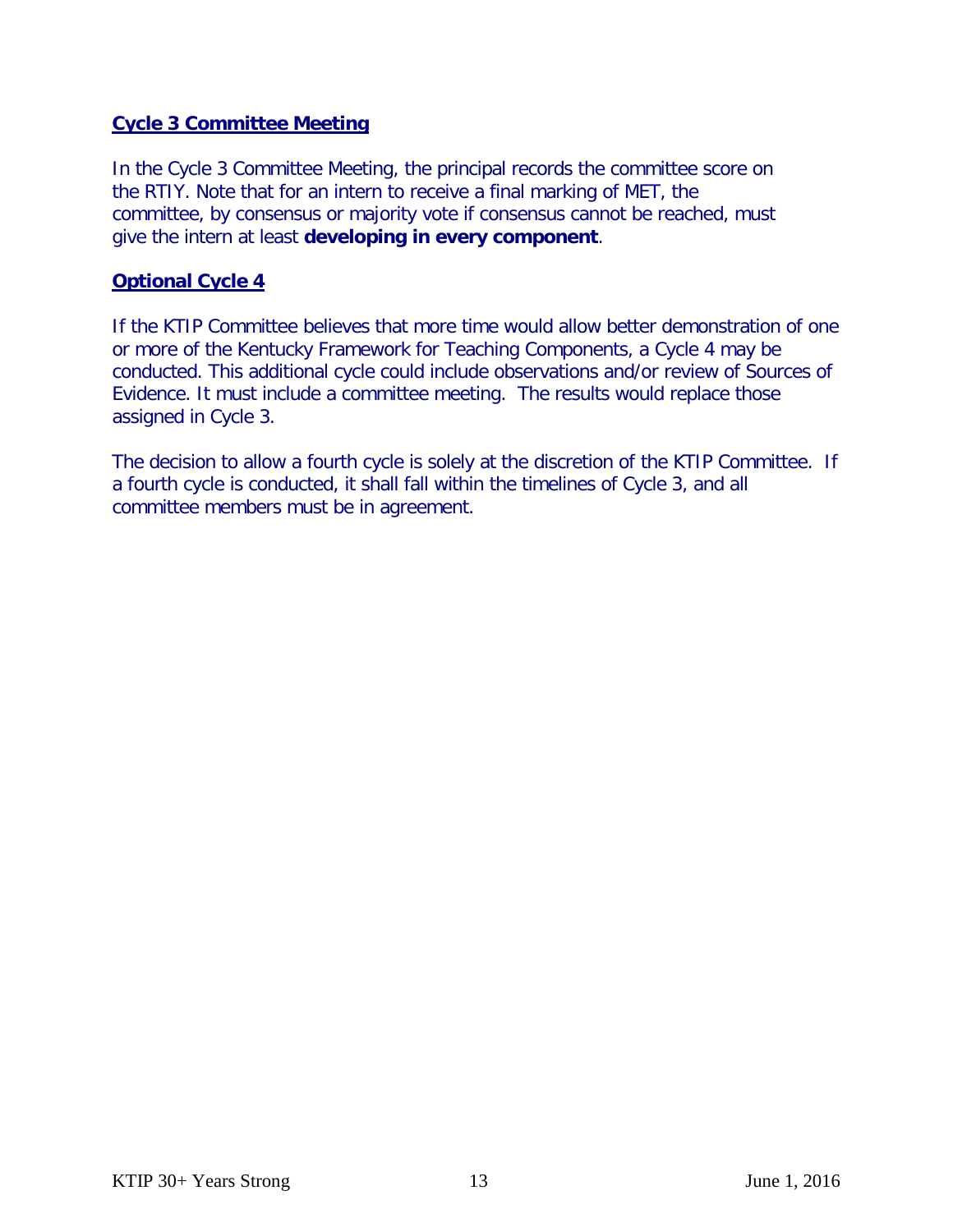## **KTIP COMMITTEE PROCEDURES**

#### **For interns who begin KTIP in the first semester of a school year**:

• If the intern will not be completing the second half of the internship in the original school, the principal shall make copies of the materials for the school's files and give the originals to the intern to take to the new school.

#### **For interns who begin KTIP in the second semester of a school year:**

- An electronic Interim Report based upon the completion of the orientation meeting and Cycle 1 shall be sent to the EPSB no later than **May 15**. The intern may continue the internship during two consecutive school years if employed in a school district, non-public accredited school, or area technology center.
- If the intern will not be completing the second half of the internship in the original school, the principal shall make copies of the materials for the school's files and give the originals to the intern to take to the new school.

#### **For interns who are unsuccessful:**

- The principal will provide the District KTIP Coordinator with the unsuccessful interns' original KTIP documents, including the intern's videotape/DVD, if produced, a school calendar, and the intern's Sources of Evidence.
- The District KTIP Coordinator will mail the above documents to EPSB.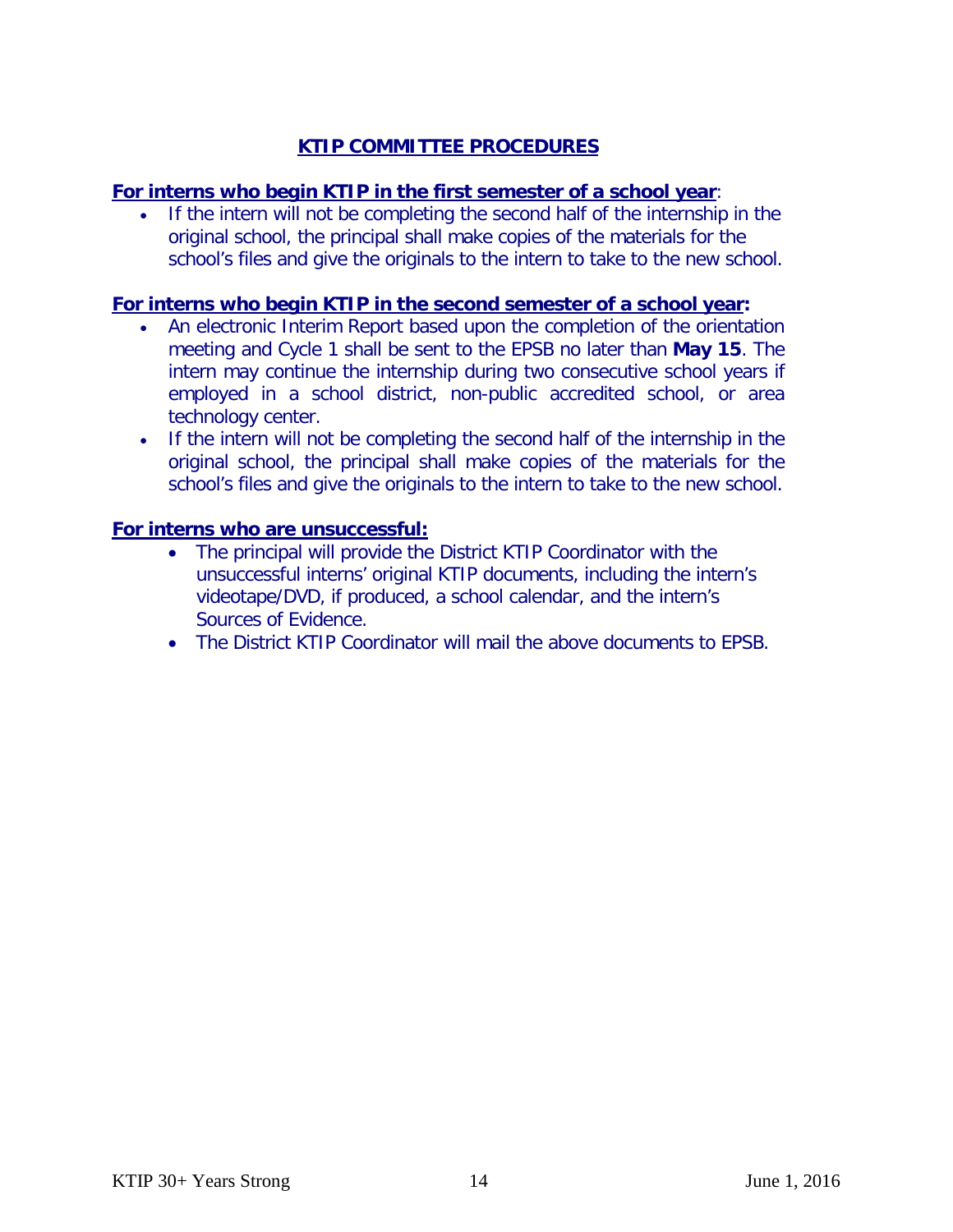## **Documents for Recording Progress**

All forms completed as part of the KTIP process are **legal documents** that afford an intern due process. Thus, it is critical that everyone pay attention to correct procedure while completing the documents.

## **The Record of Teacher Internship Year (RTIY)**

During the Cycle 3 Committee Meeting, the KTIP Committee shall review all evidence for growth provided by the intern during the year, as well as reports generated by the committee, to determine whether the intern has met all certification requirements and can be recommended for a Professional Teaching Certificate.

During each cycle meeting, the committee members update the RTIY to document progress. It is highly recommended that committee meetings be held in a location where committee members can access a computer with internet connection and that all committee members electronically sign-off on the RTIY prior to adjournment of the meeting.

In completing the RTIY, the committee shall:

 $\checkmark$  take into consideration the progress of the intern throughout the school year, particularly, the level of performance that has been achieved near the end of the internship period.

 $\checkmark$  review the response of the intern to the suggestions and recommendations made by the KTIP Committee during meetings with the intern throughout the period of internship.

 $\checkmark$  determine the progress and growth of the intern, pursuant to KRS 161.030, by:

- a systematic observation of classroom performance.
	- a review of materials presented by the intern.

NOTE: RTIYs shall be reported by the chair to the KTIP District Coordinator who submits to the EPSB no later than two (2) weeks following the final committee meeting.

## **The Resource Teacher Time Sheet (RTT)**

The **RTT** includes instructions and space to record details of mentoring activities, intended outcomes, and time spent with the intern. The RTT is a **legal document** that may be audited. It represents the fulfillment of the **contractual obligation** between the RT and the EPSB. The resource teacher, intern, and principal shall sign the time sheet to verify the accuracy and legality of the mentoring activities.

When completing the time sheet, the RT shall remember:

1. To offer a specific explanation of the mentoring activities (exactly what was done by the resource teacher, and why it was done). For example, after identifying classroom management as a growth area, the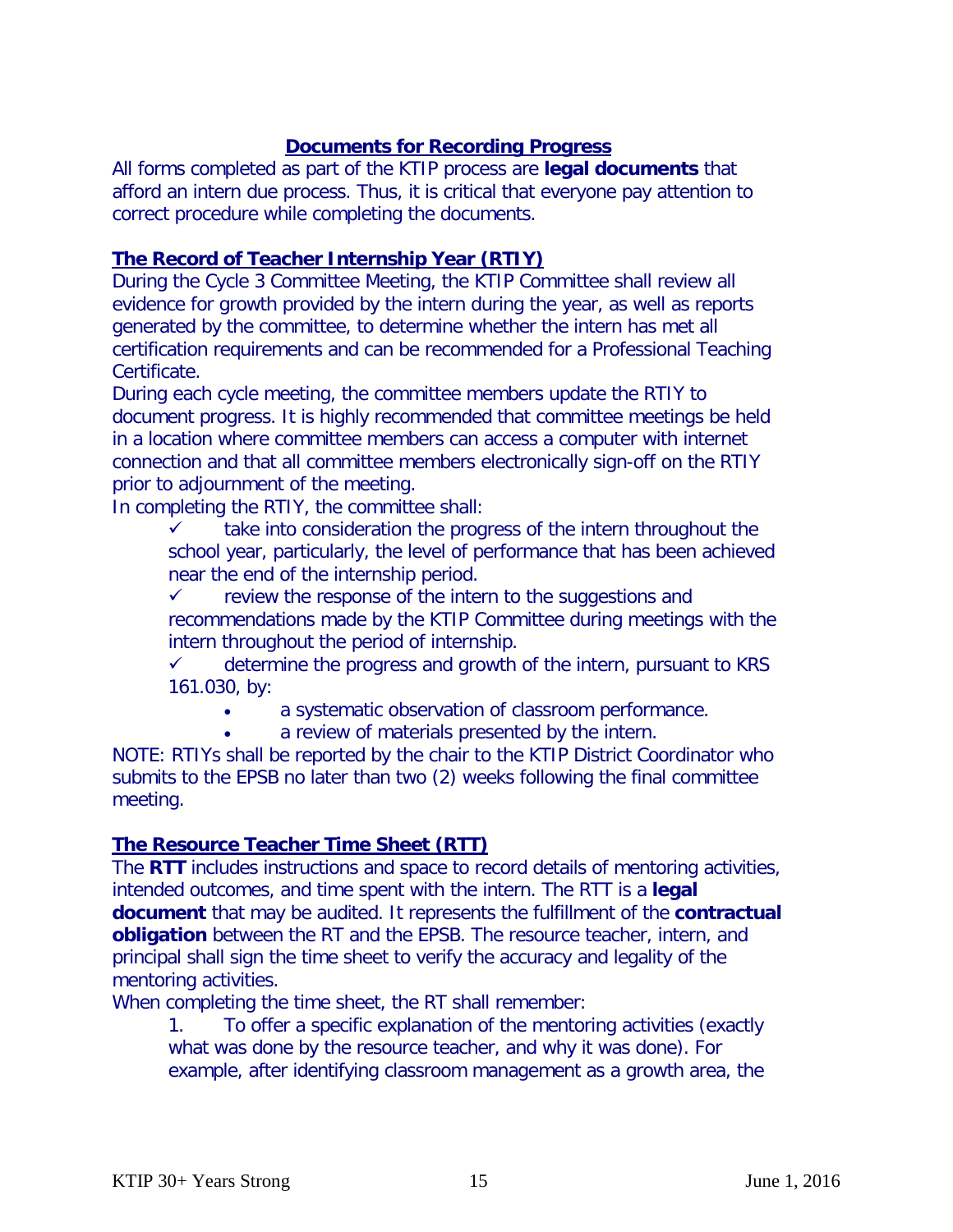RT reviewed classroom management resources and discussed possible strategies.

2. To record all approvable activities with the intern in both semesters of the internship.

Please note that resource teachers can be paid for a maximum of 20 outof-class hours for the first semester. For **full-year** interns, a maximum of five (5) rollover hours can be carried over from the first half of the internship to the second half, or five (5) hours can be made up in the second half.

- a. Out-of-class mentoring activities shall take place outside the contractual obligation with the district or nonpublic school. For example, faculty meetings, professional development, and department meetings are required and may not be documented as mentoring activities. Meeting at a later time to discuss the meeting or workshop may be counted.
- b. Committee meetings cannot be counted as either in- or out-ofclass mentoring hours.

3. A copy of the time sheet should be saved for future reference before electronically submitting it.

4. The appropriate time sheet (i.e., Fall semester or Spring semester) should be submitted to the Division of Internship and Assessment for approval twice a year. Full-year time sheets are paid on an annual basis. 5. If the RTT is not received in the Division of Internship and Assessment by the due date, stipend to the RT is not guaranteed.

## **Intern Performance Record (IPR)**

The same *Intern Performance Record (IPR)* form is used throughout the internship year by members of the KTIP Committee. It is completed by each committee member for the purpose of recording evidence and decisions about an intern's progress toward each component of the Kentucky Framework for Teaching during each of the three assessment cycles and an optional Cycle 4. The revised IPR has additional pages at the end for thorough scripting by observers of the intern's classroom teaching performances. The IPR also includes documentation space in the event of an optional Cycle 4.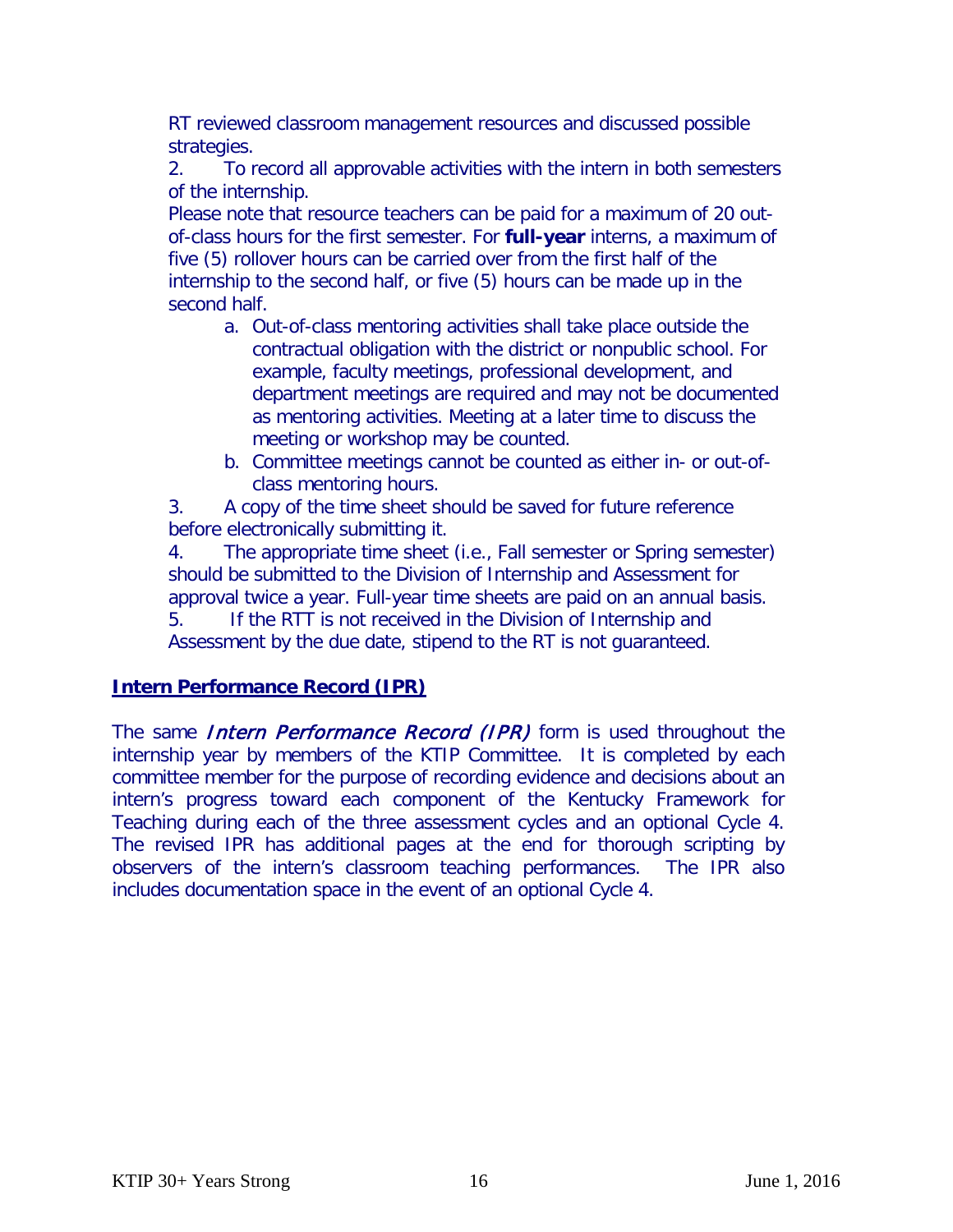## **Procedures for Alternative Schools**

As stipulated in 703 KAR 7:010 (6), an internship shall not be established in a classroom designated as an alternative school, classroom, or program unless the district superintendent or designated non-public school head or leader submits a written request for a waiver to the EPSB staff and the waiver is approved.

The *Waiver for Alternative Schools*, found on our website must be submitted to the Division of Internship and Assessment for prior approval.

Please Note: If a **public alternative school** is not assigned a principal, the internship cannot be conducted in the school.

#### **INTERNSHIP RESIGNATIONS/LEAVE**

## **If an Intern Resigns their Teaching Position**

- The intern shall immediately provide written notification of the resignation to his/her employer. The resignation form located on our website, should be filled out completely and signed. The date on which the form is signed by the local Superintendent will serve as the effective date of the resignation.
- The Division of Internship and Assessment shall give final approval of resignations from KTIP or the internship could be counted as unsuccessful.

#### **Medical or Military Leave**

- If the intern resigns due to medical or military leave and will be returning to work during the same school year, the District KTIP Coordinator will place the intern on leave through the IMS. The above mentioned form is not required.
- If the intern resigns due to medical or military leave and **will not** be returning to work, the District KTIP Coordinator will submit the above mentioned form to EPSB.

**Note**: Interns who do not complete his/her internship during the initial school year must complete KTIP within two consecutive school years.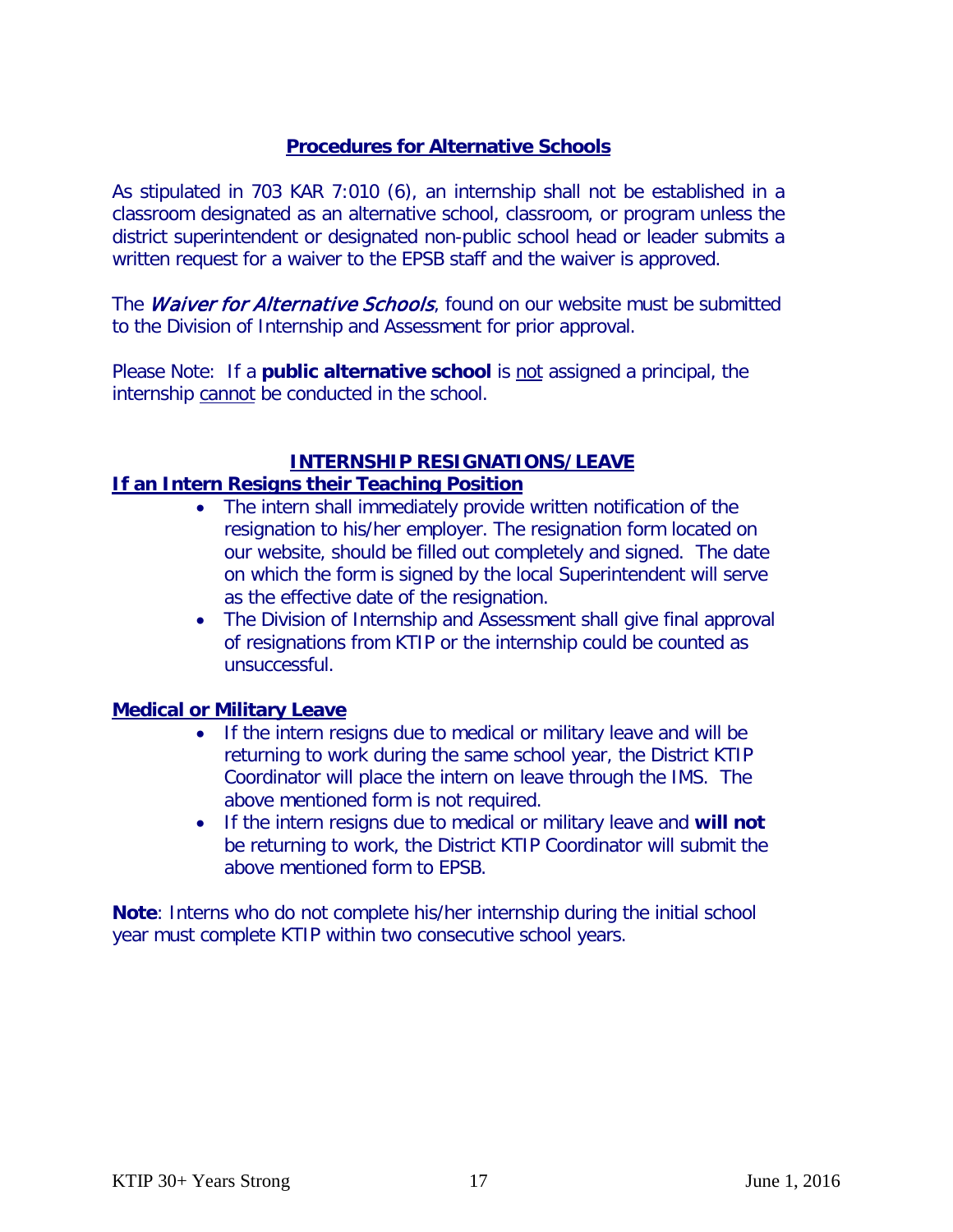## **APPEALS**

In the event of an unsuccessful internship, the intern may appeal. The intern's appeal shall be reviewed by a committee of four people. The appeals committee members are chosen from a pool of committee candidates appointed annually by the EPSB and shall include:

- 1. One teacher,
- 2. One principal,
- 3. One teacher educator, and

4. The Executive Director of the EPSB, or his/her designee.

The intern shall file a written notice of appeal within 30 calendar days of the date the written notice of finding of unsuccessful completion of the internship is received by the intern.

The appeals committee shall review the written appeal by the intern, all KTIP Committee reports, any additional documentation that accompanied the final report, and any written responses from the members of the KTIP Committee. The appeals committee shall base its recommendation upon the following requirements:

- 1. Evidence of the intern's ability to meet the components of the Kentucky Framework for Teaching;
- 2. Appropriate documentation of the instructional setting and outside normal working hours spent by the RT in assisting the intern as specified in KRS 161.030;
- 3. Assignment of KTIP Committee members in accordance with legal requirements;
- 4. Compliance with the requirements for the timing, content, reporting, and signing of intern performance records, meeting and observation forms, and RTT; and
- 5. Agreement between IPR, professional growth plans, KTIP Committee meeting reports, the intern performance assessment, and the final decision of the committee.

The appeals committee shall make a recommendation to the EPSB on the appeal within 60 days following the receipt of the appeal, unless good cause exists for additional time. The EPSB will issue a final decision in each appeal reviewed by the appeals committee. The EPSB may consider the appeals committee recommendation and the records reviewed by the appeals committee in issuing its decisions.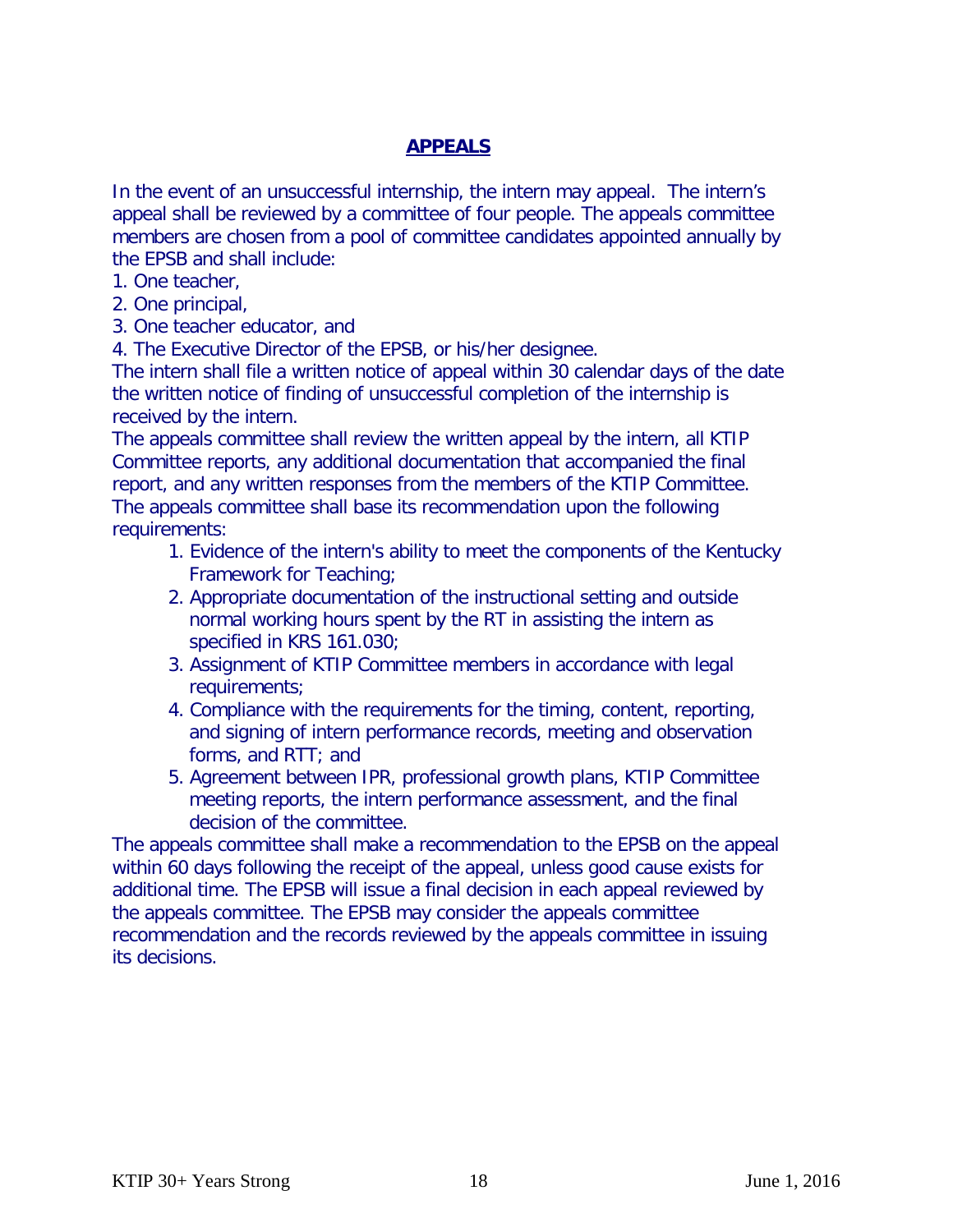- If the decision of the KTIP Committee **is not upheld**, the EPSB shall issue the appropriate certificate to the intern.
- If the decision of the KTIP Committee **is upheld**, the EPSB shall issue another SOE, unless:
	- o The intern has exhausted the two (2) year provision for participation in the Kentucky Teacher Internship Program; or
	- o The period of validity of the SOE has expired.
- If the decision of the KTIP Committee is to **nullify,** the intern may repeat the internship without penalty.
	- o Nullification can be the result of the KTIP Committee committing procedural violations during the internship which makes it impossible to determine if the intern has in fact been unsuccessful.

If the intern is not satisfied with the decision of the board based on the recommendation of the appeals committee, the intern may request a formal hearing under the provisions of KRS Chapter 13B. The request shall be filed in writing with the Executive Director of the EPSB within fifteen (15) calendar days of the date the board's decision is received by the intern.

It is the responsibility of all interns to keep EPSB apprised in writing of any changes of address. In notifying the intern of the board's decision, the EPSB shall send the decision of the board by certified mail to the last known address of the intern. If the intern fails to maintain a current address with the EPSB, or refuses to claim the certified mail, the request for a hearing shall be filed in writing with the Executive Director of the EPSB within twenty (20) calendar days of the date the board's decision is **mailed** to the intern by certified mail.

An intern who has not successfully completed the internship and has exhausted the two (2) year provision for participation in the Kentucky Teacher Internship Program shall not be eligible for a Kentucky teaching certificate.

If the intern fails to file a written request for a hearing within the appropriate time frame, then the Board will not hold a hearing.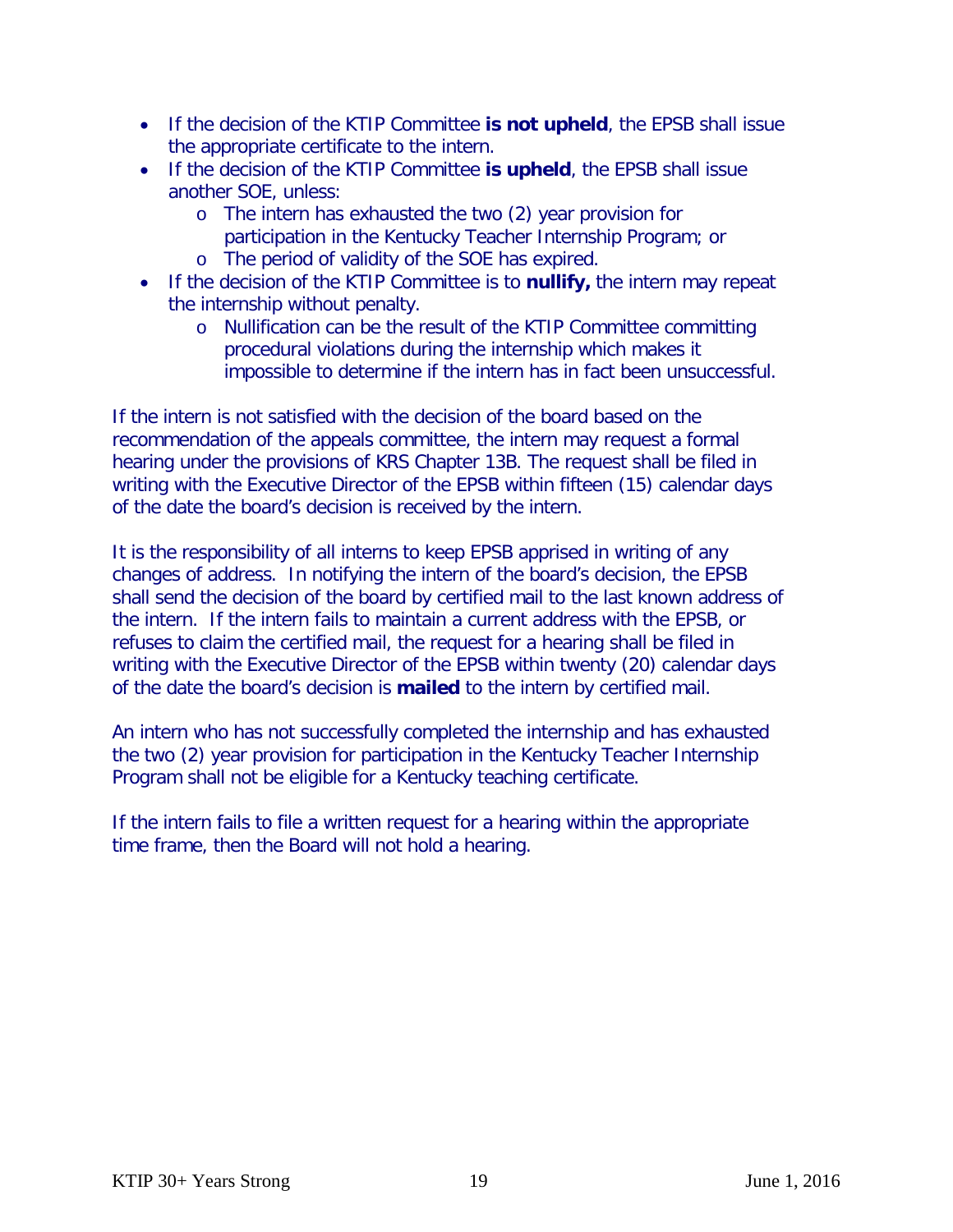## **KTIP CALENDAR OF IMPORTANT DATES**

\*\*\*\*\*\*\*\*\*\*\*\*\*\*\*\*\*\*\*\*\*\*\*\*\*\*\*\*\*\*\*\*\*\*\*\*\*\*\*\*\*\*\*\*\*\*\*\*\*\*\*\*\*\*\*\*\*\*\*\*\*\*\*\*\* **Confirmations of Employment (COEs) -** shall be electronically submitted to the EPSB within thirty (30) days from the date of hire. COEs received after the deadline may not be accepted and may be required to be resubmitted next school year.

\*\*\*\*\*\*\*\*\*\*\*\*\*\*\*\*\*\*\*\*\*\*\*\*\*\*\*\*\*\*\*\*\*\*\*\*\*\*\*\*\*\*\*\*\*\*\*\*\*\*\*\*\*\*\*\*\*\*\*\*\*\*\*\*\*

**Resource Teacher Time Sheets (RTTs)** - **December 20** for the Fall semester or **May 1** for Full-year and Spring semesters shall be electronically submitted to the EPSB.

The resource teacher's stipend will be based on the mentoring hours submitted on the time sheet. Therefore, in order for resource teachers to receive their stipends in a timely manner, the electronic time sheets signed by the resource teacher, intern, and principal **shall be received by the EPSB by the deadline**. Failure to submit the RTT on or before the due dates may result in loss RT stipend.

\*\*\*\*\*\*\*\*\*\*\*\*\*\*\*\*\*\*\*\*\*\*\*\*\*\*\*\*\*\*\*\*\*\*\*\*\*\*\*\*\*\*\*\*\*\*\*\*\*\*\*\*\*\*\*\*\*\*\*\*\*\*\*\*\*

**Record of Teacher Internship Year (RTIY) -** shall be submitted electronically to the EPSB no later than two (2) weeks following the final committee meeting.

For **successful interns**, the EPSB shall receive the electronic RTIY and the RTT, and the intern shall make a payment of \$35.00 through ePay (plus \$2.00 processing fee), or send a certified check, cashier's check, or money order payable to the Kentucky State Treasurer to the Division of Certification at the address listed in the Introduction of this Guide.

If the intern has been in an alternative certification program, in addition to the documents listed above, the intern shall submit a [CA-1](http://kyepsb.net/documents/Cert/TC-1_Application.pdf) to the Division of Certification. Successful interns shall also complete all appropriate assessments and prescribed coursework recommended by their university for the Professional Certificate.

For interns whose internships were **unsuccessful**, the EPSB shall receive in this order:

- RTIY electronic and original
- RTT
- IPR
- Sources of Evidence
- School calendar
- Video if available
- Any electronic communications that relate to any aspect of the internship sent to the intern along with read receipts and responses back from the intern if available.